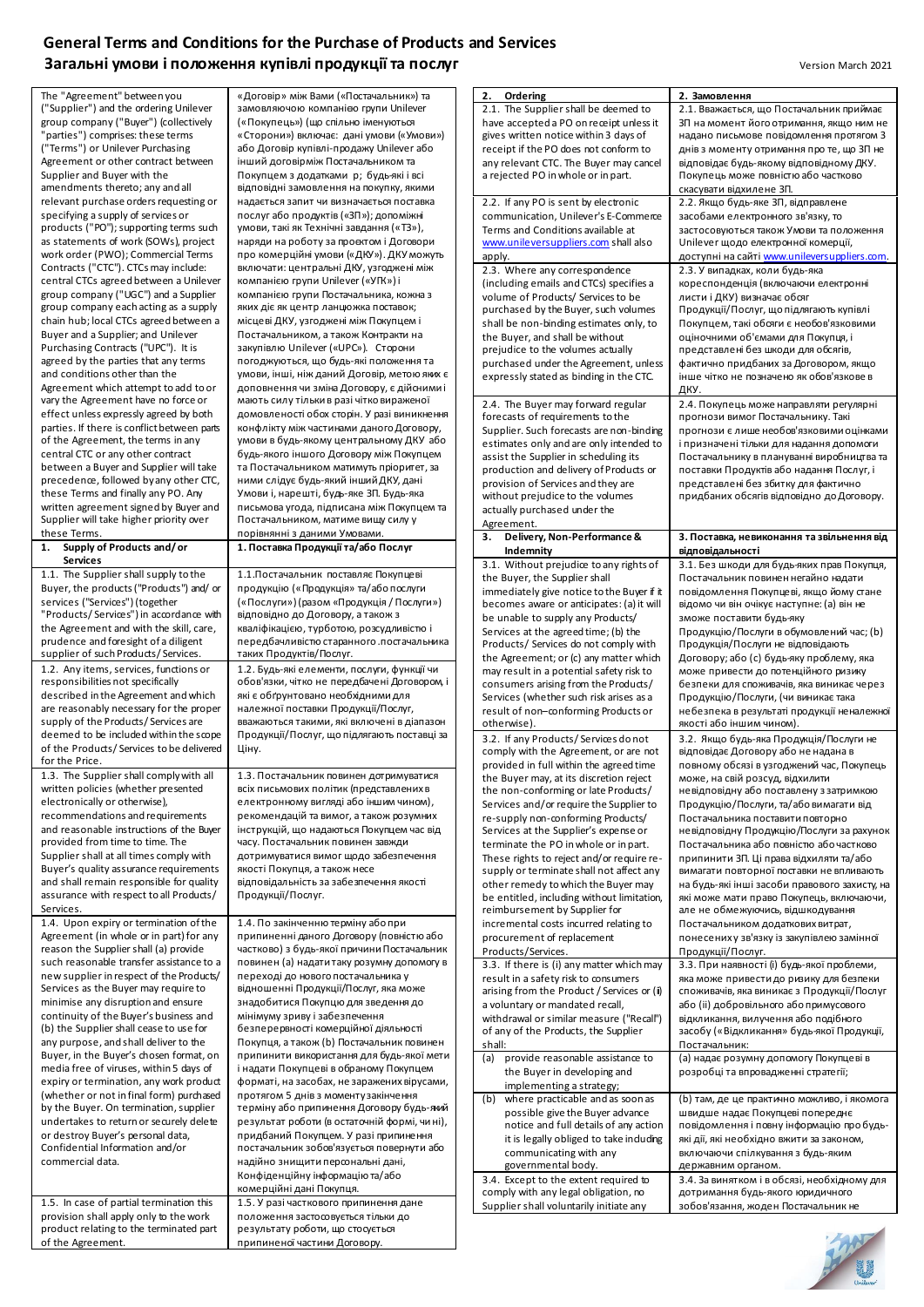| Recall of any Unilever products without<br>the prior written consent of Unilever,<br>which consent shall not be<br>unreasonably withheld.<br>3.5. The Supplier shall be liable for, and<br>shall indemnify, defend and hold<br>harmless all UGCs from and against, all<br>losses incurred or suffered as a result of<br>Recall of a product incorporating the<br>Products to the extent that such Recall<br>arises as a result of the Products/    | повинен добровільно ініціювати будь-яке<br>Відкликання будь-яких продуктів Unilever<br>без попередньої письмової згоди компанії<br>Unilever, і в такому дозволі не повинно буги<br>необґрунтовано відмовлено.<br>3.5. Постачальник несе відповідальність і<br>звільняє від відповідальності, захищає і<br>відшкодовує УГК від усіх втрат, понесених в<br>результаті Відкликання продукту, що<br>входить до складу Продукції, в тій мірі, в якій<br>таке Відкликання виникає в результаті<br>Продукції/Послуг, за винятком і в тій мірі, в | with all relevant laws, including but not<br>limited to governmental, legal,<br>regulatory and professional<br>requirements ("Applicable Laws") in<br>force in the countries of manufacture,<br>supply and/or receipt of the Products/<br>Services and any countries of which it<br>has been notified where the Buyer will<br>use the Products/Services or sell<br>products incorporating the Products and<br>the Supplier shall provide Buyer with<br>the information reasonably required by | відповідають усім діючим законам,<br>включаючи, але не обмежуючись, урядові,<br>юридичні регуляторні та професійні вимоги<br>(«Чинне законодавство»), що діють в країнах<br>виробництва, постачання та/або отримання<br>Продукції/Послуг, а також будь-яких країнах,<br>про які було повідомлено, в яких Покупець<br>використовуватиме Продукцію/Послуги або<br>продаватиме продукти, що містять<br>Продукцію, і Постачальник надає Покупцеві<br>інформацію, яка обґрунтовано вимагається<br>Покупцем для використання |
|----------------------------------------------------------------------------------------------------------------------------------------------------------------------------------------------------------------------------------------------------------------------------------------------------------------------------------------------------------------------------------------------------------------------------------------------------|-------------------------------------------------------------------------------------------------------------------------------------------------------------------------------------------------------------------------------------------------------------------------------------------------------------------------------------------------------------------------------------------------------------------------------------------------------------------------------------------------------------------------------------------|-----------------------------------------------------------------------------------------------------------------------------------------------------------------------------------------------------------------------------------------------------------------------------------------------------------------------------------------------------------------------------------------------------------------------------------------------------------------------------------------------|------------------------------------------------------------------------------------------------------------------------------------------------------------------------------------------------------------------------------------------------------------------------------------------------------------------------------------------------------------------------------------------------------------------------------------------------------------------------------------------------------------------------|
| Services, except to the extent that these<br>situations arise due to the requirements<br>of the Specifications of the Products.<br>3.6. The Supplier shall ensure it has and                                                                                                                                                                                                                                                                       | якій такі ситуації виникають через вимоги<br>Специфікацій Продукції.<br>3.6. Постачальник повинен забезпечити                                                                                                                                                                                                                                                                                                                                                                                                                             | Buyer in order for Buyer to utilise the<br>Products/ Services in compliance with<br>Applicable Laws.<br><b>Responsible Sourcing Policy and</b><br>6.                                                                                                                                                                                                                                                                                                                                          | Продукції/Послуг відповідно до чинного<br>законодавства.<br>6. Політика відповідального постачання та                                                                                                                                                                                                                                                                                                                                                                                                                  |
| shall for the duration of the Agreement<br>maintain in place, adequate general<br>liability insurance and as relevant,                                                                                                                                                                                                                                                                                                                             | наявність і підтримку протягом терміну дії<br>Договору достатнього страхування загальної<br>відповідальності і, в залежності від того, що                                                                                                                                                                                                                                                                                                                                                                                                 | <b>Anti-Bribery Compliance</b><br>6.1. Supplier acknowledges that it has                                                                                                                                                                                                                                                                                                                                                                                                                      | відповідності законодавству про боротьбу з<br>корупцією<br>6.1. Постачальник підтверджує, що він                                                                                                                                                                                                                                                                                                                                                                                                                       |
| professional liability, product liability<br>and/or other insurance and shall<br>provide satisfactory evidence at the<br>Buyer's request.                                                                                                                                                                                                                                                                                                          | застосовується, професійної<br>відповідальності, відповідальності за якість<br>продукції та/або інше страхування, а також<br>надати задовільний доказ на вимогу<br>Покупця.                                                                                                                                                                                                                                                                                                                                                               | read the Unilever Responsible Sourcing<br>Policy (the "RSP") and understands that<br>it replaces all previous supplier codes.<br>Supplier agrees:                                                                                                                                                                                                                                                                                                                                             | прочитав Політику відповідального<br>постачання Unilever (далі "ПВП") і розуміє,<br>що він замінює всі попередні Політики<br>постачальників. Постачальник погоджується:                                                                                                                                                                                                                                                                                                                                                |
| <b>Price and Payment</b><br>4.<br>4.1. The price for the Products/ Services<br>shall be as set out in the Agreement                                                                                                                                                                                                                                                                                                                                | 4. Ціна і оплата<br>4.1. Ціна за Продукцію/Послуги повинна<br>відповідати встановленій у Договорі                                                                                                                                                                                                                                                                                                                                                                                                                                         | a) that all entities of the Supplier group<br>will comply with the Mandatory<br>Requirements set out in the RSP (the                                                                                                                                                                                                                                                                                                                                                                          | а) що всі підрозділи групи Постачальника<br>будуть відповідати обов'язковим вимогам,<br>викладеним в ПВП ("Обов'язкові вимоги"); і                                                                                                                                                                                                                                                                                                                                                                                     |
| ("Price") which Price includes all<br>shipment preparation and packaging<br>cost but excludes VAT, sales tax or<br>equivalent unless set out in a                                                                                                                                                                                                                                                                                                  | («Ціна»). Така ціна включає всі витрати на<br>підготовку до відвантаження і упаковку, але<br>виключає ПДВ, податок з продажів або їхній<br>еквівалент, за винятком ситуацій, коли такі                                                                                                                                                                                                                                                                                                                                                    | "Mandatory Requirements"); and<br>b) to take at its own cost any action<br>reasonably required by Unilever to:                                                                                                                                                                                                                                                                                                                                                                                | б) здійснити за свій рахунок будь-які дії, що<br>розумно вимагаються Unilever, щоб:                                                                                                                                                                                                                                                                                                                                                                                                                                    |
| breakdown of the Price and agreed in<br>writing.<br>4.2. Invoices shall comply with the<br>invoicing requirements on<br>www.unileversuppliers.com<br>4.3. Payment terms are 90 days from                                                                                                                                                                                                                                                           | податки встановлені в розрахунку по Ціні і<br>узгоджені письмово.<br>4.2. Виставлені рахунки повинні відповідати<br>вимогам до виставлення рахунків,<br>викладеним на www.unileversuppliers.com<br>4.3. Термін платежу — 90 днів з моменту                                                                                                                                                                                                                                                                                                | (i) verify compliance by all entities of the<br>Supplier group with the Mandatory<br>Requirements; and<br>(ii) rectify any non-compliance by an<br>entity of the Supplier group within the<br>timeframe stipulated by Unilever.                                                                                                                                                                                                                                                               | (i) перевірити дотримання всіма<br>підрозділами групи Постачальника<br>Обов'язкових вимог; і<br>(ii) усунути будь-яку невідповідність<br>суб'єктом групи Постачальника в терміни,<br>передбачені Unilever.                                                                                                                                                                                                                                                                                                             |
| receipt of invoice or receipt of Products/<br>Services if later, except as specified<br>otherwise in the PO or CTC or if                                                                                                                                                                                                                                                                                                                           | отримання встановленого рахунку або<br>отримання Продукції/Послуг, якщо таке має<br>місце пізніше, за винятком ситуацій, коли                                                                                                                                                                                                                                                                                                                                                                                                             | 6.2. Consistent with its undertakings<br>under (6.1) above, Supplier undertakes<br>that:                                                                                                                                                                                                                                                                                                                                                                                                      | 6.2. Згідно зі своїми зобов'язаннями згідно п.<br>Вище (6.1), Постачальник зобов'язується, що                                                                                                                                                                                                                                                                                                                                                                                                                          |
| restricted under mandatory Applicable<br>Laws. Where the day nominated or<br>determined for payment is not a day on<br>which banks are open for general<br>business in the country in which the<br>Buyer is located ("Working Day"), then<br>the day for payment shall be the first<br>Working Day after the day nominated or<br>determined.                                                                                                       | вказано інше в ЗП або ДКУ або існують<br>обмеження згідно з обов'язковим чинним<br>законодавством. У разі, коли в день,<br>зазначений чи визначений для платежу,<br>банки не працюють для здійснення<br>загальних комерційних операцій в країні, в<br>якій розташований Покупець («Робочий<br>день»), то днем платежу має бути перший<br>робочий день після дня, зазначеного або<br>визначеного для платежу.                                                                                                                              | (a) to the best of its knowledge<br>(reasonable enquiries having been<br>conducted by the Supplier), at the date<br>of entering into force of this Agreement,<br>neither it, nor its directors, officers or<br>employees, have directly or indirectly,<br>paid, promised or offered to pay,<br>authorised the payment of, or accepted<br>any undue money or other advantage of                                                                                                                | (а) в міру своїх знань (розумні запити того,<br>вже були проведені Постачальником), на<br>дату набрання чинності цією Угодою,<br>Постачальник, його директори, посадові<br>осіби або співробітники, прямо або побічно,<br>не платили, не обіцяли або не пропонували<br>платити, не дозволяли платити, або не<br>приймали будь-які неправомірні гроші або<br>іншу вигоду будь-якого роду, яка якимось<br>чином пов'язана з відносинами                                                                                  |
| Warranties, Representations,<br>5.<br><b>Undertakings and Indemnities</b><br>The Supplier represents, warrants and                                                                                                                                                                                                                                                                                                                                 | 5. Гарантії, заяви, зобов'язання та<br>звільнення від відповідальності<br>Постачальник заявляє, гарантуєта                                                                                                                                                                                                                                                                                                                                                                                                                                | any kind in any way connected with the<br>Supplier's relationship with Unilever<br>under this Agreement or otherwise;                                                                                                                                                                                                                                                                                                                                                                         | Постачальника з Unilever в рамках цієї Угоди<br>або за іншою підставою;                                                                                                                                                                                                                                                                                                                                                                                                                                                |
| undertakes to the Buyer that:<br>5.1. it possesses the requisite skill,<br>experience, knowledge, personnel and<br>facilities necessary to fulfill its<br>obligations under this Agreement.<br>Supplier further possesses and/or is in<br>compliance with all necessary licences,<br>intellectual property ("IP") rights,<br>permits and approvals required to<br>execute, deliver and perform its<br>obligations under this Agreement.            | зобов'язується перед Покупцем, що:<br>5.1. він має необхідні навички, досвід,<br>знання, персонал і засоби, необхідні для<br>виконання зобов'язань за цим Договором. У<br>Постачальника є та/абовін дотримується<br>усіх необхідних ліцензій, прав на<br>інтелектуальну власність («IB»), дозволів та<br>погоджень, необхідних для виконання,<br>надання або здійснення своїх зобов'язань за<br>цим Договором.                                                                                                                            | (b) neither it, nor its directors, officers<br>or employees, will violate any applicable<br>anti-bribery laws or standards.<br>Specifically, Supplier agrees that it will<br>not, directly or indirectly, pay, promise<br>or offer to pay, accept or authorise the<br>payment of any undue money or other<br>advantage to a public official or<br>representative of a State-owned<br>enterprise, or to any person or entity in<br>connection with the improper                                | (b) Постачальник, його директори, посадові<br>особи, співробітники будуть дотримуватись<br>будь-яких застосовних антикорупційних<br>законів або стандартів. В тому числі,<br>Постачальник погоджується, що він не буде<br>прямо чи побічно платити, обіцяти або<br>пропонувати плату, приймати чи<br>підтверджувати плату будь-яких<br>неправомірних грошей або іншої вигоди<br>посадовим особам або представникам<br>державних підприємств або будь-якій                                                              |
| 5.2. at the time of provision, the<br>Products/ Services shall, where<br>applicable, be (a) supplied or<br>manufactured in accordance with the<br>specifications for such Products/Services<br>as approved or provided by Buyer<br>("Specifications"), (b) of good quality, (c)<br>free from any defects, (d) fit for the<br>purpose for which they are reasonably<br>expected to be used and (e) free from<br>any liens, claims, pledges or other | 5.2. в момент надання, Продукція/Послуги<br>мають, мають, (а) постачатися або<br>виготовлятися відповідно до специфікацій<br>для такої Продукції/Послуг, затверджених<br>або наданих Покупцем («Специфікації»), (b)<br>бути високої якості, (с) не мати будь-яких<br>дефектів, (d) бути придатними для мети, для<br>якої розумно очікується їхнє використання, а<br>також (е) бути вільними від будь-яких застав,<br>вимог, зобов'язань чи інших обтяжень;                                                                                | performance of any public or business<br>function or activity. In addition, no<br>payment shall be made to anyone for<br>any reason on behalf of or for the<br>benefit of Unilever which is not properly<br>and accurately recorded in the<br>Supplier's books and records, induding<br>amount, purpose and recipient, all of<br>which shall be maintained with<br>supporting documentation;                                                                                                  | фізичній або юридичній особі в зв'язку з<br>неналежним виконанням будь-яких<br>громадських або бізнес-функції, або<br>діяльності. Крім того, ніяка компенсація не<br>повинна надаватись нікому з будь-якої<br>причини, від імені або в інтересах компанії<br>Unilever, яка не є належним чином і не точно<br>записаною в обліку і записах Постачальника,<br>включаючи суму, мету і одержувача, які<br>мають бути підтверджені супровідною<br>документацією;                                                            |
| encumbrances;<br>5.3. the Products/ Services and their<br>supply, sourcing, manufacture,<br>packaging, sale, delivery or the use by<br>the Buyer there of shall not infringe the<br>IP rights of any third party. In the event<br>of a third party claim for IP infringement<br>in breach of the Agreement, the<br>Supplier shall be liable for, and shall                                                                                         | 5.3. Продукція/Послуги та їхня поставка,<br>отримання ресурсів, виробництво, упаковка,<br>продаж, доставка або використання<br>Покупцем не повинні порушувати права на<br>IB будь-якої третьої сторони. У разі претензії<br>третьої сторони за порушення<br>інтелектуальної власності в порушення цієї<br>Угоди, Постачальник несе відповідальність і                                                                                                                                                                                     | (c) it shall not and shall not authorize its<br>subcontractors, agents or other third<br>parties to request, agree to receive or<br>accept a financial or other advantage<br>where, in anticipation of or in<br>consequence thereof, a relevant<br>function or activity is or may be<br>performed improperly;                                                                                                                                                                                 | (с) Постачальник не повинен і не може<br>уповноважувати його субпідрядників, агентів<br>або третіх осіб запитувати, погоджувати<br>отримання чи приймання фінансової або<br>іншої вигоди, у зв'язку з якою функція або<br>діяльність виконується або може бути<br>виконана неправомірно;                                                                                                                                                                                                                               |
| indemnify, defend and hold harmless all<br>UGCs from and against all losses<br>incurred in connection with such claim;<br>5.4. it shall and the applicable<br>Products/ Services supplied shall comply                                                                                                                                                                                                                                             | зобов'язується захищати всі компанії групи<br>Unilever від всіх збитків, понесених у зв'язку<br>з такою претензією;<br>5.4. Постачальник і відповідна<br>Продукція/Послуги, що постачаються,                                                                                                                                                                                                                                                                                                                                              | (d) it has taken and will continue to take<br>reasonable measures to prevent its<br>subcontractors, agents or any other<br>third parties, subject to its control or                                                                                                                                                                                                                                                                                                                           | (d) він прийняв і буде продовжувати вживати<br>розумних заходів для запобігання його<br>субпідрядниками, агентами або будь-якими<br>іншими третіми особами, які перебувають<br>під його контролем або визначальним                                                                                                                                                                                                                                                                                                     |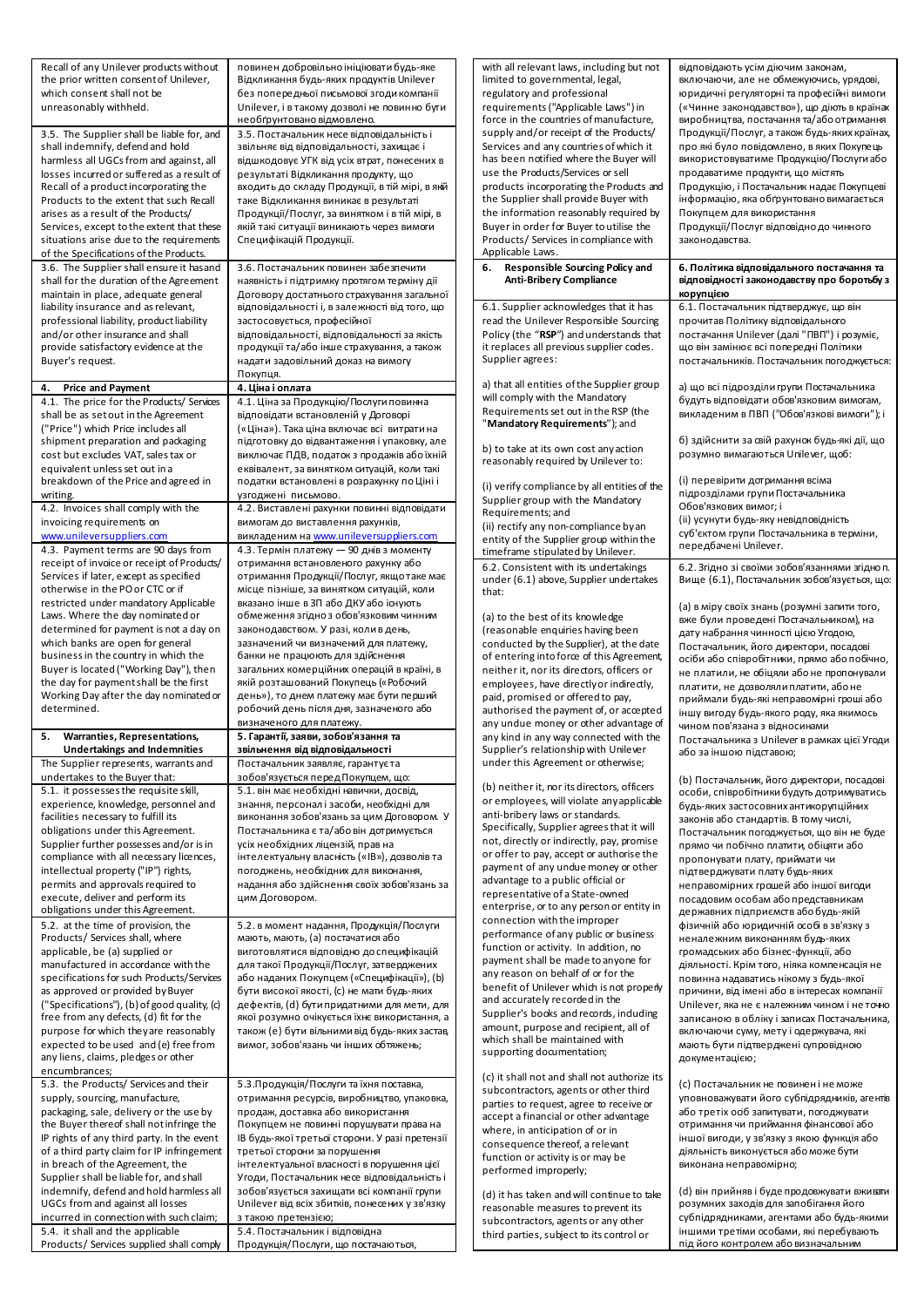determining influence, from engaging in any conduct that would contravene (a), (b) or (c) above.

Supplier acknowledges the importance that all entities of the Supplier group comply with the Mandatory Requirements set out in the RSP together with the requirements at 6.2 (a), (b) and (c) above. Further, Supplier undertakes to notify Unilever if it learns of or has reason to believe that any breach of any such obligation has occurred.

If any member of the Supplier Group fails to meet the relevant Mandatory Requirements in the RSP or any of the representations and/or warranties set out in 6.2 (a), (b) and (c) above, then where Unilever considers that such a breach can be remediated, Supplier shall take all further steps as reasonably stipulated by Unilever to remedy the breach, including the implementation of adequate procedures so that no such breach will arise again.

Where concerns arising out of the breach are material and the breach cannot be or is not remedied in accordance with the requirements set out above, Unilever reserves the right to terminate this Agreement with immediate effect. In the event that Unilever terminates this Agreement under this provision, without prejudice to any charges owing or any other preexisting liabilities, no member of the Supplier Group shall be entitled to claim compensation or any further remuneration, regardless of any activities or agreements with additional third parties entered into before termination.

The RSP including the Mandatory Requirements can be accessed on: [http://www.unilever.com/responsible](http://www.unilever.com/responsible-sourcing-policy/)sourcing-policy

6.3. Where reasonably required by Unilever, Supplier shall (at the Supplier's own cost) register with Unilever's Supplier Qualification System ("USQS") and complete any steps required to achieve compliance. 6.4. Supplier must complete a questionnaire, provided from time to time by Unilever, designed to identify the potential presence of "conflict minerals" (as defined under applicable laws) in any products. If requested by Unilever based on the results of such questionnaire, Supplier must perform appropriate due diligence on its supply chain in order to identify the actual presence and origin of conflict minerals in any product no later than thirty (30) days following each calendar year. Unilever may not necessarily ask Supplier to complete a questionnaire if Unilever determines the items Supplier provides do not contain conflict minerals.

**7. Confidentiality 7. Конфіденційність**

7.1. The Buyer will disclose or make available to the Supplier information relating to Unilever group business or products ("Confidential Information"). The existence and content of these Terms and the Agreement are also Confidential Information. 7.2. The Supplier undertakes (a) to keep all Confidential Information strictly confidential and (b) not to use any Confidential Information for any purpose other than in complying with its

obligations under the Agreement and (c)

впливом, здійснення яких-небудь дій, які будуть суперечити пунктам (а), (b) або (с) вище.

Постачальник визнає важливість того, щоб всі підрозділи групи Постачальника дотримувались обов'язкових вимог, встановлених в ПВП разом з вимогами пунктів 6.2 (а), (б) і (с) вище. Крім того, Постачальник зобов'язується повідомити Unilever, якщо він дізнається або матиме підстави вважати, що будь-яке порушення будь-яких зобов'язань згідно даного Договору відбулося.

Якщо який-небудь член групи Постачальника не відповідає відповідним Обов'язковим вимогам ПВП або будь-яким з заяв і / або гарантій, викладених в пункті 6.2 (а), (б) і (с) вище, то, якщо компанія Unilever вважає, що така порушення може бути усунуто, Постачальник повинен приймати всі подальші кроки, які обґрунтовано передбачені компанією Unilever для усунення порушення, в тому числі здійснення відповідних процедур, з тим, щоб такого порушення не виникло знову.

У випадку проблем, що виникають в результаті порушення є суттєвими і порушення не може бути виправленим чи не виправляється згідно з вимогами, викладеними вище, Unilever залишає за собою право припинити дію цієї Угоди з негайним вступом в силу. У тому випадку, якщо компанія Unilever припиняє дію цієї Угоди відповідно до цього положення, без шкоди для будь-яких оплат внаслідок або будь-яких інших раніше існуючих зобов'язань, жоден з членів групи Постачальника не має права вимагати компенсації або будь-яку подальшу винагороду, незалежно від будь-яких дій або угод з додатковими третіми особами, укладеними до припинення дії Угоди.

Зі змістом ПВП, включаючи Обов'язкові вимоги, можна ознайомитись за посиланням:

## [http://www.unilever.com/responsible](https://urldefense.proofpoint.com/v2/url?u=http-3A__www.unilever.com_responsible-2Dsourcing-2Dpolicy_&d=CwMF-Q&c=4ZIZThykDLcoWk-GVjSLm9hvvvzvGv0FLoWSRuCSs5Q&r=DG0-kGDbttCeGB1KzsKWALNmjjFFjl1me-wrRxCGvXLXPSTCHm6iQ41l7Ws7K2ul&m=w7nLpIwQk8h7UeRfn7vBkCWTVqJjQH8MfjrolrIt1PU&s=rZx7YphGcn40rdmwT6m7OonKfUwH758t_S7_jrjDFwY&e=)[sourcing-policy/](https://urldefense.proofpoint.com/v2/url?u=http-3A__www.unilever.com_responsible-2Dsourcing-2Dpolicy_&d=CwMF-Q&c=4ZIZThykDLcoWk-GVjSLm9hvvvzvGv0FLoWSRuCSs5Q&r=DG0-kGDbttCeGB1KzsKWALNmjjFFjl1me-wrRxCGvXLXPSTCHm6iQ41l7Ws7K2ul&m=w7nLpIwQk8h7UeRfn7vBkCWTVqJjQH8MfjrolrIt1PU&s=rZx7YphGcn40rdmwT6m7OonKfUwH758t_S7_jrjDFwY&e=).

6.3. В разі розумної вимоги Unilever, Постачальник повинен (за свій рахунок) зареєструватись в Системі Кваліфікації Постачальників Unilever ("USQS") та здійснити всі необхідні кроки для досягнення відповідності.

6.4. Постачальник повинен заповнити анкету, яка надається час від часу Unilever, та призначена для визначення можливої присутності «конфліктних мінералів» (як визначено відповідно до чинного законодавства) в будь-якій продукції. За бажанням Unilever за результатами такого анкетування, Постачальник повинен виконати відповідну експертизу свого ланцюга поставок в цілях виявлення фактичної наявності та походження конфліктних мінералів в будь-якому продукті не пізніше, ніж за тридцять (30) календарних днів після кожного календарного року. Unilever може не просити Постачальника заповнювати анкету, якщо Unilever визначить, що Продукція, яка ним надається, не містить конфліктних мінералів.

7.1. Покупець буде розкривати або надават Постачальнику інформацію, пов'язану з бізнесом або продукцією групи Unilever («Конфіденційна інформація»). Існування і зміст цих Умов та Договору також є конфіденційною інформацією.

7.2. Постачальник зобов'язується (a) зберігати всю конфіденційну інформацію в суворій таємниці, (b) не використовувати конфіденційну інформацію для будь-якої цілі, іншої, ніж виконання своїх зобов'язань за даним Договором, а також (c) не

not to disclose any Confidential Information to any person other than its officers and employees, except to the extent it is necessary for the purpose of performing its obligations under the Agreement. The undertaking shall not apply to the extent Confidential Information is information in the public domain through no fault of the Supplier or the Supplier is required to disclose it by law. Any breach of the Supplier's obligations under this clause by its officers and employees shall be deemed to be a breach by the Supplier. Except to the extent required under Applicable Laws or necessary for the performance of remaining obligations under the Agreement, all Confidential Information shall be returned to the Buyer or, if requested, destroyed on termination or expiry of the Agreement.

8.1. Each party shall remain the owner of all IP owned by it before the start of its relationship with the other party independently or created outside the scope of such relationship ("Background IP"). The Buyer shall remain the owner of IP, whether existing or future, relating to or created in the course of the Supplier's performance of its obligations under the Agreement and as such Supplier shall assign and shall procure that all third parties assign to the Buyer with full title guarantee, the IP rights in the deliverables, including any customisations to the Products/ Services, but excluding the Supplier's Background IP. Where assignment of title is not legally feasible, Supplier hereby grants and shall procure that all third parties grant to Unilever/Buyer, a world-wide, perpetual, irrevocable, nonexclusive, assignable, royalty-free licence (with full right to sublicense) to use, reproduce, exploit, modify, alter or integrate the Products/ Services without restriction. For all copyright work created under this Agreement, Supplier shall complete and maintain a copyright record form containing all necessary information including the author, work, date and place.

8.2. Each Supplier shall permit the use of its and its affiliates' Background IP, to the extent reasonably necessary in order for any UGC and its respective suppliers, copackers and repackers to utilize customized IP owned or licensed by any UGC ("Unilever IP") under the Agreement to make, use, modify, incorporate, develop or supply the Products/ Services.

8.3. The Supplier a) shall supply all Products/ Services that require Unilever IP exclusively for each Buyer and (b) shall not and shall procure that its affiliates do not supply such Products/ Services or any components that contain Unilever IP (or any products which embody any Unilever IP) to, or permit them to be provided, distributed or sold, directly or indirectly, to any person other than a UGC or a third party nominated by a UGC, including comanufacturers, copackers and repackers ("Third Party"). No Supplier shall sell, market or distribute any lookalikes, counterfeit, defective or surplus products containing or embodying any

розкривати будь-яку конфіденційну інформацію будь-якій особі, іншій, ніж його посадові особи і співробітники, за винятком і в тій мірі, в якій це необхідно для цілей виконання його зобов'язань за цим Договором. Дане зобов'язання не застосовується в тій мірі, в якій конфіденційна інформація є публічно відомою і не з вини Постачальника, або в тій мірі, в якій Постачальник зобов'язаний розкрити її за законом. Будь-яке порушення зобов'язань Постачальника відповідно до цього пункту його посадовими особами і співробітниками вважається порушенням Постачальником. За винятком випадків і в тій мірі, в якій потрібно за чинним законодавством або необхідно для виконання решти зобов'язань за даним Договором, вся конфіденційна інформація повинна бути повернута Покупцеві або, на вимогу, знищена, при припиненні або закінченні терміну дії даного Договору. **8. Intellectual Property Rights 8. Права інтелектуальної власності**  8.1. Кожна зі сторін залишається власником всієї інтелектуальної власності, що належала їй до початку відносин з іншою стороною, створеної незалежно або за межами таких взаємовідносин («Позадоговірна інтелектуальна власність»). Покупець залишається власником ІС, як існуючої, так і майбутньої, пов'язаної або створеної в ході виконання Постачальником своїх зобов'язань за цим Договором, і як такий Постачальник повинен передати Покупцю і забезпечити передачу усіма третіми сторонами гарантії повного правового титулу, прав інтелектуальної власності на результати, включаючи будь-які конфігурації Продукції/Послуг, але виключаючи позадоговірну інтелектуальну власність Постачальника. Там, де передача назвине є юридично можливою, Постачальник даним надає і забезпечує надання усіма третіми сторонами групі компаній Unilever/Покупцеві всесвітню, постійну, безвідкличну, невиключну, таку, що може бути передана, безоплатну ліцензію (з повним правом субліцензування) на використання, відтворення, експлуатацію, зміну або інтеграцію Продукції/Послуг без обмежень. Відносно всіх робіт, захищених авторським правом, створених за даним Договором, Постачальник повинен виконати і підтримувати форму запису про авторське право, що містить всю необхідну інформацію, включаючи автора, роботу, дату і місце. 8.2. Кожен Постачальник дозволяє використання своїх позадоговірних прав на інтелектуальну власність і позадоговірних прав на інтелектуальну власність своїх афілійованих осіб в тій мірі, в якій обґрунтовано необхідно для компанії групи Unilever та її відповідних постачальників, контрактних пакувальників та перепакувальників для використання індивідуалізованої ІВ, що належить або ліцензована будь-якою компанією групи Unilever («ІВ Unilever») згідно цього Договору для виробництва, використання, зміни, включення, розробки або поставки Продукції/Послуг. 8.3. Постачальник а) постачає всю Продукцію/Послуги, що вимагають ІВ Unilever, виключно для кожного Покупця і (b) не постачає і гарантує відсутність поставок своїми афілійованими особами такої Продукції/Послуг або будь-яких компонентів, що містять ІВ Unilever (або будь-яких продуктів, які втілюють будь-яку ІВ Unilever), а також не дозволяють їх надання, розповсюдження чи продаж, прямо або опосередковано, будь-якій особі, іншій, ніж компанія групи Unilever або третя особа, призначена компанією групи Unilever, включаючи контрактних виробників,

пакувальників або перепакувальників («Третя сторона»). Жоден Постачальник не має права продавати, представляти на ринку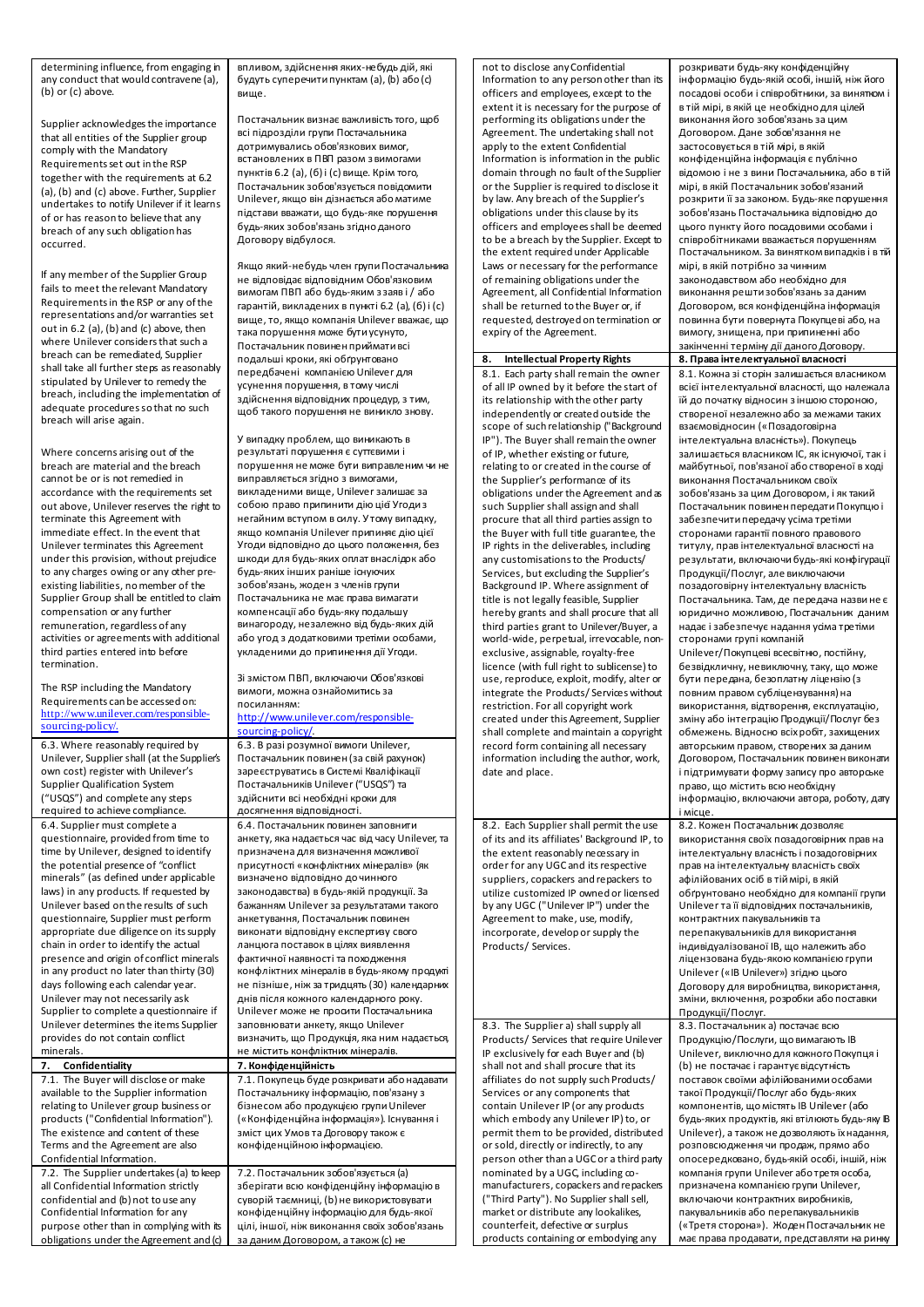| Unilever IP.                                                                      | або поширювати будь-які двійники,                                                          | 9.7. Th          |
|-----------------------------------------------------------------------------------|--------------------------------------------------------------------------------------------|------------------|
|                                                                                   | підробки, дефектні або надлишкові                                                          | and Pr           |
|                                                                                   | продукти, що містять або втілюють будь-яку                                                 | applica          |
|                                                                                   | IB Unilever.                                                                               | operat           |
| 8.4. The Supplier shall ensure                                                    | 8.4. Постачальник забезпечує непридатність                                                 | protec           |
| all defective, obsolete or                                                        | для використання всіх дефектних, застарілих                                                | consul           |
| excess materials containing Unilever IP                                           | або надлишкових матеріалів, які містять IB                                                 | or resp          |
| are rendered unsuitable for usage. The                                            | Unilever. Постачальник надає Покупцю                                                       | investi          |
| Supplier shall provide evidence of                                                | докази дотримання даного положення в разі                                                  | supen            |
| compliance with this provision to Buyer<br>when required.                         | потреби.                                                                                   | promp<br>instruo |
| <b>Data Protection and Privacy</b><br>9.                                          |                                                                                            | Laws.            |
|                                                                                   | 9. Захист даних і недоторканність<br>приватного життя                                      |                  |
| 9.1. The definitions below will have the                                          | 9.1. Викладені нижче терміни мають такі                                                    |                  |
| following meaning:                                                                | значення:                                                                                  | 9.8.W            |
| "Controller", "Personal Data Breach"                                              | «Контролер», «Порушення захисту                                                            | acknov           |
| "Data Subject", "Personal Data"                                                   | персональних даних», «Суб'єкт даних»,                                                      | Suppli           |
| "Processing" (including the derivatives                                           | «Опрацювання» (включно з похідними                                                         | Provid           |
| "Processed" and "Process") and                                                    | «Опрацьований» і «Опрацьовувати») й                                                        | CCPA,            |
| "Processor", have the meanings given in                                           | « <b>Оператор</b> » мають значення, надані їм у                                            | mainta           |
| the GDPR or, where relevant, the                                                  | Загальному регламенті про захист даних                                                     | solely           |
| meaning of the essentially equivalent                                             | (GDPR), або, у відповідних випадках,                                                       | Suppli           |
| terms in other applicable Data                                                    | значення істотною мірою еквівалентних                                                      | Agreer           |
| Protection Laws;                                                                  | термінів іншого чинних Законів про захист                                                  | and fo           |
| "Data Protection Laws" means any                                                  | даних.                                                                                     | than th          |
| applicable law relating to the                                                    | «Закони про захист даних» означає будь-які                                                 | obligat          |
| Processing, privacy, and use of Personal                                          | чинні закони, що стосуються Опрацювання,                                                   | sell, di         |
| Data including: (i) European Parliament                                           | конфіденційності та використання                                                           | availab          |
| Regulation (EU) 2016/679 (the "GDPR");                                            | Персональних даних, включно з такими: (i)                                                  | UPD to           |
| (ii) any corresponding national laws or                                           | Регламент Європейського парламенту (ЄС)                                                    | writter          |
| regulations; (iii) the California Consumer                                        | 2016/679 (« <b>GDPR»</b> ); (іі) будь-які відповідні                                       | disclos          |
| Privacy Act, Cal. Civ. Code §§ 1798.100                                           | національні закони й нормативно-правові                                                    | busine           |
| et seq (the "CCPA"); and (iv)                                                     | акти; (iii) Закон штату Каліфорнія про                                                     | agreer           |
| corresponding guidance, codes or                                                  | конфіденційність споживачів, Цивільний                                                     | manne<br>party a |
| certification mechanisms of the relevant                                          | кодекс штату Каліфорнія §§ 1798.100 і далі                                                 | applica          |
| regulatory authority regarding such<br>laws; "including", "includes" means        | («ССРА»); (iv) відповідні керівництва,                                                     | permit           |
| "including/indudes without limitation";                                           | кодекси або механізми сертифікації<br>відповідного регуляторного органа стосовно           | 9.9. Th          |
| "UPD" means Personal Data provided or                                             | таких законів; слова «включно», «включати»                                                 | persor           |
| made available to Supplier by (or                                                 | означають «включно/включати, без                                                           | contra           |
| collected or created for) UGC or a Buyer                                          | обмежень»; «ПДУ» означає Персональні                                                       | confid           |
| in connection with this Agreement.                                                | дані, надані або доступні Постачальнику (або                                               |                  |
|                                                                                   | зібрані чи створені для нього) УГК або                                                     | 9.10.5           |
|                                                                                   |                                                                                            | Proces           |
|                                                                                   | Покупцем у зв'язку з цим Договором.                                                        |                  |
|                                                                                   |                                                                                            | neces:           |
| 9.2. Reference to laws includes                                                   | 9.2. Посилання на закони включає підзаконні                                                | Service          |
| subordinate legislation and means that                                            | нормативно-правові акти й означає закони з                                                 | days o           |
| law as amended or re-enacted from                                                 | періодичними змінами й оновленнями.                                                        | it is su         |
| time to time.                                                                     |                                                                                            | the UF           |
| 9.3. A reference to UGC in this dause                                             | 9.3. Посилання на УГК у цьому пункту                                                       | shall s          |
| means UGC or the Buyer that is the                                                | означає УГК або Покупця, який є                                                            | and sh           |
| Controller of the relevant Personal Data                                          | Контролером відповідних Персональних                                                       | (incluc          |
| for the particular Processing.                                                    | даних для конкретного Опрацювання.                                                         | each s           |
| 9.4. For the Services, the Supplier is a                                          | 9.4. У контексті Послуг Постачальник є                                                     |                  |
| Processor acting only on UGC's                                                    | Оператором, що діє виключно згідно із                                                      | 9.11.1           |
| documented instructions. The context                                              | задокументованими інструкціями УГК.                                                        | compla           |
| for and purposes of Processing UPD is                                             | Контекстомі метою Опрацювання ПДУ є                                                        | relatio          |
| the Supplier's provision of the Services                                          | надання Постачальником Послуг згідно з                                                     | (partic          |
| under this Agreement. It will include all                                         | цим Договором. Воно включатиме заходи з                                                    | exerci:          |
| Processing activities required to                                                 | Опрацювання, необхідні для надання                                                         | withou<br>UGC a  |
| perform the Services, will relate to                                              | Послуг, стосуватиметься різних категорій                                                   |                  |
| various categories of Personal Data                                               | Персональних даних (які можуть включати                                                    | respor<br>9.12.1 |
| (which may include personal and                                                   | особисту або контактну інформацію, дані                                                    |                  |
| contact details, employment                                                       | про працевлаштування, маркетингову                                                         | impler           |
| information, marketing information,                                               | інформацію, фінансові або платіжні дані) і                                                 | approp<br>measu  |
| financial or payment details) and will<br>affect Data Subjects (which may include | матиме вплив на Суб'єктів даних (які можуть<br>включати працівників і персонал, замовників | Persor           |
| UGC employees and staff, customer and                                             | і клієнтів УГК), відповідно до докладніше                                                  | times :          |
| clients), as more particularly recorded                                           | задокументованої домовленості сторін.                                                      | standa           |
| by the parties. No special categories of                                          | Особливі категорії Персональних даних не                                                   | Laws.            |
| Personal Data will be Processed without                                           | Опрацьовуватимуться без попереднього                                                       | 9.13.1           |
| UGC's prior written approval. UPD shall                                           | письмового затвердження УГК. ПДУ                                                           | any Pe           |
| be Processed for the Agreement                                                    | Опрацьовуватимуться протягом строку дії                                                    | withou           |
| duration and following termination or                                             | Договору й після його припинення або                                                       | within           |
| expiry as required to comply with the                                             | розірвання відповідно до виконання                                                         | the Pe           |
| deletion/return obligations below.                                                | зобов'язань стосовно                                                                       | remed            |
|                                                                                   | видалення/повернення, викладених нижче.                                                    | prever           |
| 9.5. The parties may, individually as                                             | 9.5. У сторін як у окремих Контролерів може                                                | with d           |
| separate Controllers, need to Process                                             | виникнути особиста потреба в Опрацювання                                                   | throug           |
| Personal Data of each other's                                                     | Персональних даних представників одна                                                      | the rel          |
| representatives. The Supplier may also                                            | одної. Постачальник також може                                                             | affect           |
| Process UPD for the purposes of                                                   | Опрацьовувати ПДУ з метою надання Послуг                                                   |                  |
| providing the Services as a separate                                              | як окремий Контролерупевних випадках,                                                      |                  |
| Controller in some respects, as agreed in                                         | письмово погоджених сторонами.                                                             | 9.14.1           |
| writing by the parties.                                                           |                                                                                            | proces           |
| 9.6. The Supplier will only Process UPD<br>in accordance with this Agreement as   | 9.6. Постачальник Опрацьовуватиме ПДУ<br>відповідно до цього Договору, якщо це             | to Pro<br>UGC b  |

UGC.

9.7. The Supplier shall: (i) comply with  $rocess$  all UPD in accordance with able Data Protection Laws; (ii) cote and assist UGC with any data ction impact assessments and Itations with (or notifications to) ponding to questions from or igations by regulators or visory authorities; and (iii) otly inform UGC if any of its ctions infringe Data Protection 9.7. Постачальник зобов'язується: (i) дотримуватися всіх чинних Законів про захист даних і здійснювати Опрацювання всіх ПДУ відповідно до них; (ii) співпрацювати з УГК й надавати допомогу в разі проведення оцінювання впливу захисту даних і консультацій (або надання повідомлень) чи надання відповідей на запитання під час розслідувань, що проводяться регуляторними або наглядовими органами; (iii) невідкладно повідомляти УГК, якщо будь-які з її інструкцій порушують Закони про захист даних. 9.8. Where the CCPA applies, the Parties wledge and agree that (a) the ier shall act as a "Service Provider," as such term is defined in the and shall collect, access, ain, use, process and transfer UPD for the purpose of performing the ier's obligations under this ment for or on behalf of Company ir no commercial purpose other he performance of such tions; (b)the Supplier shall not isclose, release, transfer, make le or otherwise communicate any  $\alpha$  any third party without the prior n consent of UGC, other than sures (i) to a sub-contractor for a ess purpose pursuant to a written ment to protect UPD in the same er as provided herein, (ii) to a third as necessary to comply with able laws, or (iii) as otherwise tted by the CCPA 9.8. У разі застосування CCPA Сторони визнають і погоджують, що: (a) Постачальник діє як «Постачальник послуг» згідно з визначенням цього терміна в CCPA і збирає, зберігає, використовує опрацьовує, передає ПДУ й отримує до них доступ виключно з метою виконання зобов'язань Постачальника за цим Договором від імені й за дорученням Компанії і з жодною іншою комерційною метою, крім виконання таких зобов'язань; (b) Постачальник не має права продавати, розкривати, публікувати, передавати ПДУ, надавати до них доступ або іншим чином повідомляти будь-яким третім особам без попередньої письмової згоду УГК, крім випадків розкриття з такою метою: (i) субпідрядникам з діловою метою згідно з письмовою угодою, яка передбачає такий самий захист ПДУ, що й передбачений у цьому Договорі; (ii) третій особі, якщо це необхідно для дотримання чинного законодавства; (iii) в інших випадках, дозволених CCPA. e Supplier shall ensure that its nnel are subject to an appropriate actual or statutory duty of dentiality in relation to the UPD. 9.9. Постачальник зобов'язаний подбати про те, щоб його персонал був зв'язаний договірним або передбаченим законом обов'язком щодо збереження конфіденційності у зв'язку з ПДУ. Supplier personnel shall cease ssing UPD when it is no longer sary to do so to provide the es or earlier within 15 business of UGC's instruction to do so unless ibiect to a legal obligation to retain <sup>2</sup>D. At UGC's option, the Supplier ecurely delete or return that data all certify to UGC in writing that it ding its group companies) and ubcontractor has done so. 9.10. Персонал Постачальника припиняє Опрацювання ПДУ, якщо воно більше не потрібне для надання Послуг, або раніше, протягом 15 робочих днів з моменту інструкції УГК щодо цього, крім випадків, коли він має передбачений законом обов'язок щодо зберігання ПДУ. На вибір УГК, Постачальник надійно видаляє або повертає дані й надає УГК письмове підтвердження того, що він (включно з компаніями його групи) і всіма субпідрядниками зробив це. f the Supplier receives any aints, claims or requests in n to Processing of UPD ularly those relating to the ise of Data Subject rights), it shall, ut undue delay, forward such to nd cooperate and assist UGC with  $n$ ding to such as directed by UG 9.11. Якщо Постачальник отримує будь-які скарги, претензії або запити стосовно Опрацювання ПДУ (зокрема щодо реалізації прав Суб'єкта даних), він без зволікань має передати їх УГК й забезпечити співпрацю та допомогу УГК з наданням відповідей на них відповідно до вказівок УГК. The Supplier warrants it has mented and shall maintain priate technical and organisational measures to protect UPD against a nal Data Breach, which shall at all satisfy, at a minimum, the ards required by Data Protection 9.12. Постачальник гарантує, що він впровадив і підтримуватиме відповідні технічні й організаційні заходи для захисту ПДУ від Порушення захисту персональних даних, які завжди як мінімум відповідатимуть стандартам, передбаченим Законами про захист даних. f the Supplier becomes aware of **Prsonal Data Breach, it shall** ut undue delay (and in any event 24 hours) notify UGC, investigate tsonal Data Breach, liate/mitigate any damage and nt re-occurrence (providing UGC letailed related information thout), and cooperate in informing levant supervisory authorities or ed Data Subjects. 9.13. Якщо Постачальнику стає відомо про будь-яке Порушення захисту персональних даних, він зобов'язаний без зволікань (і в будь-якому разі протягом 24 годин) повідомити УГК, розпочати розслідування Порушення захисту персональних даних, усунути/пом'якшити будь-яку шкоду, запобігти повторному виникненню (а також протягом усього процесу надавати УГК відповідну докладну інформацію) і співпрацювати з метою інформування відповідних наглядових органів або Суб'єктів даних, яких стосувалося порушення. The Supplier may appoint subssors or allow its group companies cess UPD. The Supplier shall notify 9.14. Постачальник може призначити додаткових операторів або дозволити компаніям своєї групи Опрацьовувати ПДУ.

efore the appointment of a new lacement sub-processor and shall provide UGC with a reasonable period

Постачальник має повідомити УГК, перш ніж призначати нового або замінювати додаткового оператора, і має дати УГК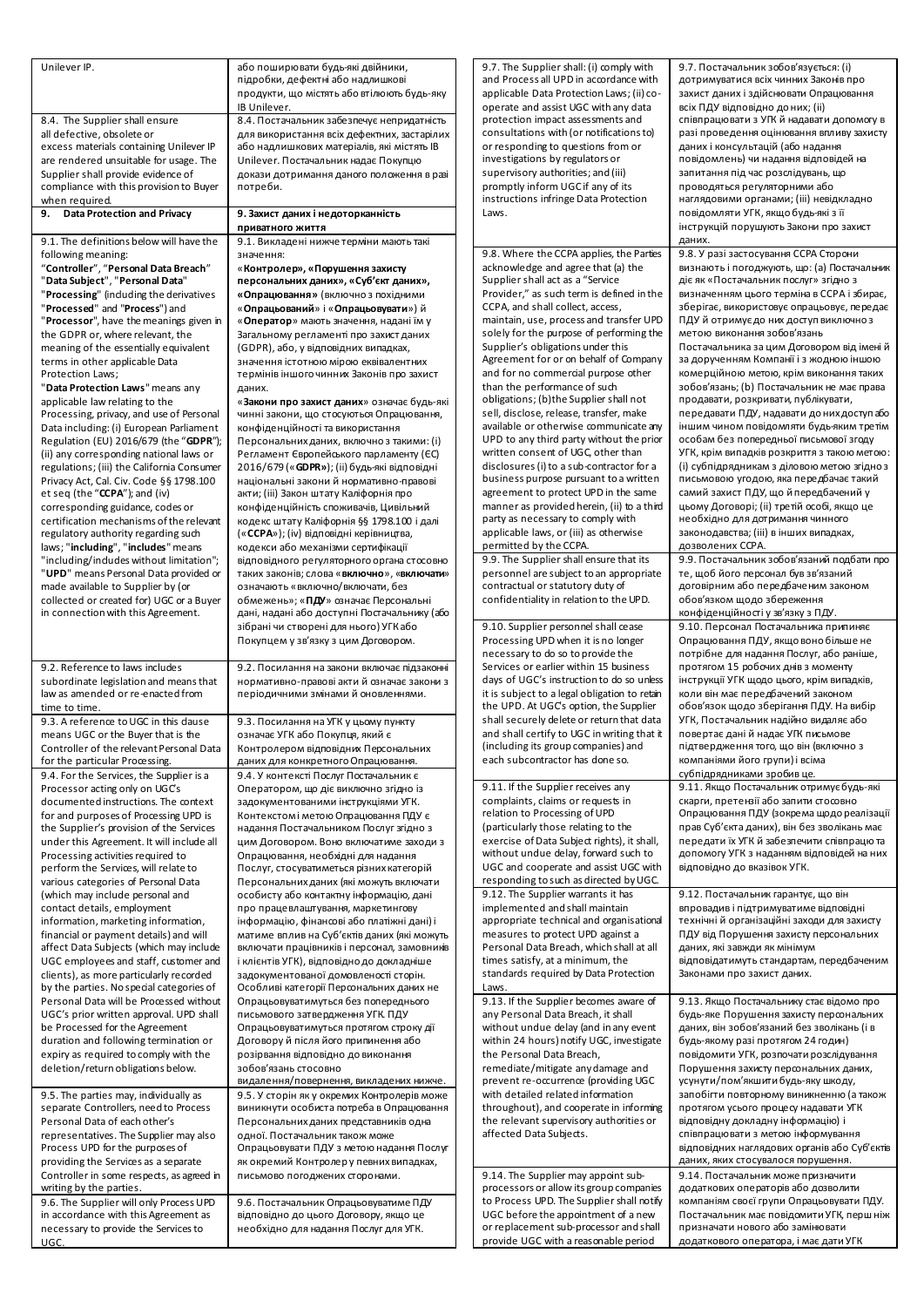| of time to object to the appointment or<br>replacement of any such sub-processor.<br>The Supplier shall use its reasonable<br>endeavours to respond to any objection<br>raised by UGC induding, if UGC's<br>objection cannot be adequately                                                                                                                                                                                         | достатньо часу для подання заперечень<br>проти призначення або заміни такого<br>додаткового оператора. Постачальник<br>зобов'язаний докласти обґрунтованих<br>зусиль, щоб відповісти на будь-які<br>заперечення з боку УГК, включно з                                                                                                                                                                                                                                                    | on giving notice in the event of a<br>C)<br>Force Majeure Event affecting the<br>Supplier which continues for more<br>than 10 days;<br>for convenience on 30 days'<br>d)<br>written notice (subject to                                                                                                                                                                                                                                                                                       | с) за повідомленням в разі форс-мажорної<br>обставини, що впливає на Постачальника,<br>яка триває більше 10 днів;<br>d) для зручності за письмовим<br>повідомленням за 30 днів (враховуючи                                                                                                                                                                                                                                                                                                                     |
|------------------------------------------------------------------------------------------------------------------------------------------------------------------------------------------------------------------------------------------------------------------------------------------------------------------------------------------------------------------------------------------------------------------------------------|------------------------------------------------------------------------------------------------------------------------------------------------------------------------------------------------------------------------------------------------------------------------------------------------------------------------------------------------------------------------------------------------------------------------------------------------------------------------------------------|----------------------------------------------------------------------------------------------------------------------------------------------------------------------------------------------------------------------------------------------------------------------------------------------------------------------------------------------------------------------------------------------------------------------------------------------------------------------------------------------|----------------------------------------------------------------------------------------------------------------------------------------------------------------------------------------------------------------------------------------------------------------------------------------------------------------------------------------------------------------------------------------------------------------------------------------------------------------------------------------------------------------|
| addressed, the appointment of an<br>alternative sub-processor.                                                                                                                                                                                                                                                                                                                                                                     | призначенням альтернативного додаткового<br>оператора, якщо заперечення УГК не<br>вдається належним чином владнати.                                                                                                                                                                                                                                                                                                                                                                      | mandatory local laws requiring a<br>longer notice period); or                                                                                                                                                                                                                                                                                                                                                                                                                                | обов'язкові місцеві закони, що вимагають<br>більш тривалого періоду повідомлення);<br>або                                                                                                                                                                                                                                                                                                                                                                                                                      |
| 9.15. Supplier shall ensure<br>subcontractors are contractually bound<br>to the same obligations as contained in<br>this Agreement and shall remain fully<br>liable to UGC for a subcontractor's<br>performance, as well as for any of its<br>acts or omissions relating to its<br>Processing of Personal Data.                                                                                                                    | 9.15. Постачальник має подбати про те, щоб<br>його субпідрядники були на договірній<br>основі зв'язані такими самими<br>зобов'язаннями, що й передбачені в цьому<br>Договорі, і залишається повністю<br>відповідальним перед УГК за виконання<br>субпідрядником його обов'язків, а також за<br>будь-які його дії або бездіяльність, пов'язані<br>з Опрацюванням Персональних даних.                                                                                                      | immediately or at a later specified<br>e)<br>date if the Supplier becomes<br>insolvent or enters into<br>administration or is unable to pay<br>its debts as they fall due or<br>threatens to do any of the<br>foregoing or the equivalent.<br>11.3. Any individual PO under this                                                                                                                                                                                                             | f) негайно або в більш пізню зазначену дату,<br>якщо Постачальник стає<br>неплатоспроможним або входить в стадію<br>управлінню конкурсним майном або<br>нездатний виплачувати борги у міру<br>настання строку платежу або погрожує<br>вчинити будь-які дії із зазначеного вище<br>або еквівалентні дії.<br>10.3. Будь-яке окреме ЗП за даним                                                                                                                                                                   |
| 9.16. The Supplier (or any<br>subcontractor) shall only transfer UPD<br>from the UK/EEA to a country outside<br>the EEA or an international organisation<br>where such transfer has been approved<br>in writing by UGC, is subject to<br>appropriate safeguards, and otherwise<br>complies with Data Protection Laws.<br>9.17. The Supplier shall maintain                                                                         | 9.16. Постачальник (або будь-який<br>субпідрядник) можуть передавати ПДУ з<br>Великої Британії/ЄЕЗ у країну за межами ЄЕЗ<br>або міжнародній організації, тільки якщо<br>таке передавання письмово затверджене<br>УГК, відповідає вимогам щодо відповідних<br>засобів захисту й іншим вимогам Законів про<br>захист даних.<br>9.17. Постачальник має зберігати повнуй                                                                                                                    | Agreement may be terminated earlier<br>by the Supplier on giving 30 days' notice<br>where any invoiced and undisputed<br>sums due under such PO, remain unpaid<br>for a period of 60 days after the<br>applicable due date provided such<br>notice states that a failure to pay within<br>30 days will result in the termination of<br>that PO.                                                                                                                                              | Договором може бути припинене раніше<br>Постачальником шляхом надання<br>повідомлення за 30 днів, у випадку, коли<br>будь-які виставлені в рахунку суми, що не<br>оскаржуються, які підлягають сплаті за ЗП,<br>залишаються неоплаченими протягом 60<br>днів після відповідної дати платежу, за<br>умови, що в такому повідомленні<br>зазначено, що відсутність оплати протягом                                                                                                                                |
| complete and accurate records and<br>information to demonstrate its<br>compliance with this clause 9 (promptly<br>providing these to UGC on request) and<br>allow for audits by UGC or its designated<br>representatives.<br>10. Records, Business Continuity<br>10.1. The Supplier shall keep appropriate                                                                                                                         | точну документацію та інформацію, щоб<br>довести дотримання цього пункту 9 (i<br>невідкладно за запитом УГК надавати їх), а<br>також дозволити УГК і її призначеним<br>представникам проводити аудити.<br>10. Записи, безперервність бізнесу<br>10.1. Постачальник повинен зберігати                                                                                                                                                                                                     | 11.4. Expiry or termination of the<br>Agreement (in whole or part) shall not<br>affect clauses 1.4, 3.3, 3.4, 3.5, 3.6, 5, 7,<br>8, 9.1, 10.4, 11, 12 Annex A 2 or any<br>clause expressed or designed to survive<br>expiry or termination.                                                                                                                                                                                                                                                  | 30 днів призведе до припинення даного ЗП.<br>11.4. Закінчення строку дії або припинення<br>Договору (повністю або частково) не<br>впливає на статті 1.4, 3.3, 3.4, 3.5, 3.6, 5, 7, 8,<br>9.1, 10.4, 11, 12 Додаток А 2 або будь-які<br>статті, щодо яких чітко вказано або<br>передбачено, що вони залишаються в силі<br>після закінчення терміну дії або                                                                                                                                                      |
| records (including in respect of<br>ingredients, components and quality                                                                                                                                                                                                                                                                                                                                                            | відповідні записи (у тому числі щодо<br>інгредієнтів, компонентів та контролю якості                                                                                                                                                                                                                                                                                                                                                                                                     | 12.Miscellaneous                                                                                                                                                                                                                                                                                                                                                                                                                                                                             | припинення Договору.<br>12. Інші умови                                                                                                                                                                                                                                                                                                                                                                                                                                                                         |
| control of Products) for noless than: 5<br>years; or 7 years for financial<br>information. The Supplier shall at all<br>times upon reasonable notice, allow the<br>Buyer to enter, access, inspect and audit<br>(i) all information, documentation and<br>records related to the Products/<br>Services, and (ii) the location,<br>equipment, stocks, methods used and                                                              | Продуктів) не менше ніж: 5 років; або 7 років<br>для фінансової інформації. Постачальник у<br>будь-який час за умови повідомлення в<br>розумний строк повинен дозволити<br>Покупцеві отримати доступ, перевіряти (і)<br>всю інформацію, документи та записи,<br>пов'язані з Продуктами / Послугами, та (і)<br>місцезнаходженням, інформацію<br>щодо<br>обладнання,<br>запасів,<br>методів,<br>що                                                                                         | 12.1.References to "Unilever" or<br>"Unilever group" mean Unilever PLC,<br>and any company or partnership from<br>time to time in which Unilever PLC<br>directly or indirectly owns or controls<br>the voting rights attached to more than<br>50% of the issued ordinary share capital,<br>or controls directly or indirectly the<br>appointment of a majority of the board.                                                                                                                 | 12.1. Посилання на "Unilever" або "Unilever<br>group" означають Unilever PLC та будь-яку<br>компанію чи партнерство, у яких Unilever<br>PLC час від часу прямо чи опосередковано<br>володіє або контролює права голосу, що<br>належать до більш ніж 50% випущеного<br>звичайного акціонерного капіталу, або<br>контролю прямо або побічно призначення<br>більшості членів правління.                                                                                                                           |
| performance by the Supplier in the<br>preparation, manufacture, packaging,<br>storage, handling and supply of the<br>Products/Services.<br>10.2. The Supplier shall reliably back up<br>all data provided, used or generated in<br>connection with the Products/Services<br>(with respect to electronic data, in<br>encrypted form of no less than 256 bit<br>key strength) and shall otherwise<br>establish and maintain adequate | використовуються та інформацію<br>щодо<br>продуктивності<br>Постачальника<br>при<br>підготовці, виробництві, упаковці, зберіганні,<br>обробці та постачанні Продуктів / послуг.<br>10.2. Постачальник надійно<br>створює<br>резервну копію всіх даних, що надаються,<br>використовуються або створюються у зв'язку<br>Продуктами / Послугами (щодо<br>3<br>електронних даних у зашифрованому<br>вигляді, що не менше 256 бітових значень), і<br>в іншому випадку встановлює та підтримує | 12.2. The Buyer may assign the<br>Agreement in part or in full to another<br>UGC or, in the event of an acquisition of<br>Buyer's business to which the<br>Agreement relates, to the purchaser of<br>such business. Otherwise, no party shall<br>without the prior written consent of the<br>other assign (induding by operation of<br>law) or otherwise dispose of the<br>Agreement in whole or part or<br>subcontract any duties or obligations<br>under the Agreement to any third party. | 12.2. Покупець може передати даний<br>Договір повністю або частково іншій<br>компанії групи Unilever або, в разі<br>придбання бізнесу Покупця, до якого<br>відноситься даний Договір, покупцеві<br>такого бізнесу. В іншому випадку, жодна зі<br>сторін не може без попередньої письмової<br>згоди іншої сторони передавати (у тому<br>числі в силу закону) або іншим чином<br>переуступати даний Договір повністю або<br>частково або передавати в субпідряд будь-<br>які обов'язки або зобов'язання за даним |
| safeguards against the destruction or<br>loss of such data in the possession or<br>control of the Supplier.                                                                                                                                                                                                                                                                                                                        | належні гарантії проти знищення або втрати<br>таких даних у володінні або контролі<br>Постачальника.                                                                                                                                                                                                                                                                                                                                                                                     | 12.3. In respect of any payment to the<br>Supplier, the Buyer may at any time,                                                                                                                                                                                                                                                                                                                                                                                                               | Договором будь-якій третій стороні.<br>12.3. Стосовно будь-якого платежу<br>Постачальнику Покупець може в будь-який                                                                                                                                                                                                                                                                                                                                                                                            |
| 10.3. The Supplier must manage the<br>security of their systems with respect to<br>identifying and resolving security<br>weaknesses and limiting access to                                                                                                                                                                                                                                                                         | 10.3. Постачальник зобов'язаний дбати про<br>безпеку своїх систем у зв'язку з виявленням і<br>усуненням слабких ланок у системі безпеки,<br>а також обмеженням доступу до                                                                                                                                                                                                                                                                                                                | without notice to the Supplier, deduct<br>or set off any sum payable by the<br>Supplier to the Buyer.<br>12.4. No delay or failure to exercise by                                                                                                                                                                                                                                                                                                                                            | час, без повідомлення Постачальника,<br>відняти або провести взаємозалік будь-якої<br>суми, що підлягає оплаті Постачальником<br>Покупцеві.<br>12.4. Жодна затримка або невиконання                                                                                                                                                                                                                                                                                                                            |
| systems/data to authorised individuals.                                                                                                                                                                                                                                                                                                                                                                                            | систем/даних колом уповноважених осіб.<br>та                                                                                                                                                                                                                                                                                                                                                                                                                                             | any party any of its rights, powers or                                                                                                                                                                                                                                                                                                                                                                                                                                                       | будь-якою зі сторін своїх прав, повноважень                                                                                                                                                                                                                                                                                                                                                                                                                                                                    |
| 11. Term and Termination<br>11.1. The Agreement shall apply until the<br>expiry or termination of all relevant<br>periods or fulfilment of relevant<br>volumes specified in any part of the<br>Agreement.<br>11.2. The Agreement may be terminated                                                                                                                                                                                 | 11. Термін і розірвання<br>11.1. Даний Договір діє до закінчення<br>терміну дії або припинення всіх відповідних<br>періодів або виконання відповідних обсягів,<br>зазначених в будь-якій частині Договору.<br>11.2. Договір може бути розірваний раніше                                                                                                                                                                                                                                  | remedies under or in connection with<br>the Agreement shall operate as a waiver<br>of that right, power or remedy. No<br>amendment or variation to any part of<br>the Agreement or any waiver or release<br>of any right, power or remedy of a party<br>shall be of any effect unless it is agreed<br>in writing (excluding email) by each                                                                                                                                                   | чи засобів правового захисту за даним<br>Договором або у зв'язку з ним не може<br>виступати відмовою від такого права,<br>повноваження або засобу правового<br>захисту. Всі поправки або зміни до будь-<br>якої частини даного Договору, а також<br>будь-яка відмова або звільнення від будь-<br>якого права, повноваження або засобу                                                                                                                                                                          |
| earlier in whole or part by the Buyer<br>without any penalty or further<br>obligation or liability:<br>on 10 days' written notice in the                                                                                                                                                                                                                                                                                           | повністю або частково Покупцем без будь-<br>яких штрафних санкцій абододаткових<br>зобов'язань, або відповідальності:<br>а) за письмовим повідомленням за 10 днів                                                                                                                                                                                                                                                                                                                        | party.                                                                                                                                                                                                                                                                                                                                                                                                                                                                                       | правового захисту будь-якої сторони мають<br>силу тільки за умови їхнього погодження в<br>письмовій формі (виключаючи електронні<br>листи) кожною зі сторін.                                                                                                                                                                                                                                                                                                                                                   |
| event of material breach of this<br>Agreement by the Supplier or<br>breach by the Supplier of more<br>than 20% of the number of POs<br>submitted by the Buyer in any<br>preceding 3 month period;<br>b)<br>on no less than 7 days' written                                                                                                                                                                                         | у разі істотного порушення умов цього<br>Договору Постачальником або порушення<br>Постачальником більш ніж на 20% від<br>кількості замовлень на покупку (ЗП),<br>наданих Покупцем протягом будь-якого<br>попереднього періоду в 3 місяці;<br>b) за письмового повідомлення не менше,                                                                                                                                                                                                     | 12.5. The Supplier is an independent<br>contractor engaged by the Buyer to<br>supply the Products/ Services. Nothing<br>in the Agreement shall make the<br>Supplier the legal representative or<br>agent of (or be in partnership with) the<br>Buyer nor shall any of them have the                                                                                                                                                                                                          | 12.5. Постачальник є незалежним<br>підрядником, залученими Покупцем для<br>поставки Продукції/Послуг. Ніщо в даному<br>договорі не робить Постачальника<br>законним представником або агентом (або<br>партнером) Покупця, а також жодензних<br>не має прав чи повноважень приймати,                                                                                                                                                                                                                            |
| notice where there is material or<br>deliberate or persistent non-<br>compliance with clause 6.1;                                                                                                                                                                                                                                                                                                                                  | ніж за 7 днів у разі істотного або<br>навмисного, або постійного недотримання<br><u>статті 6.1;</u>                                                                                                                                                                                                                                                                                                                                                                                      | right or authority to assume, create or<br>incur any liability or obligation of any<br>kind, express or implied, against, in the                                                                                                                                                                                                                                                                                                                                                             | створювати або нести будь-які обов'язки<br>або зобов'язання, які виражені або<br>припускаються, проти або від імені                                                                                                                                                                                                                                                                                                                                                                                            |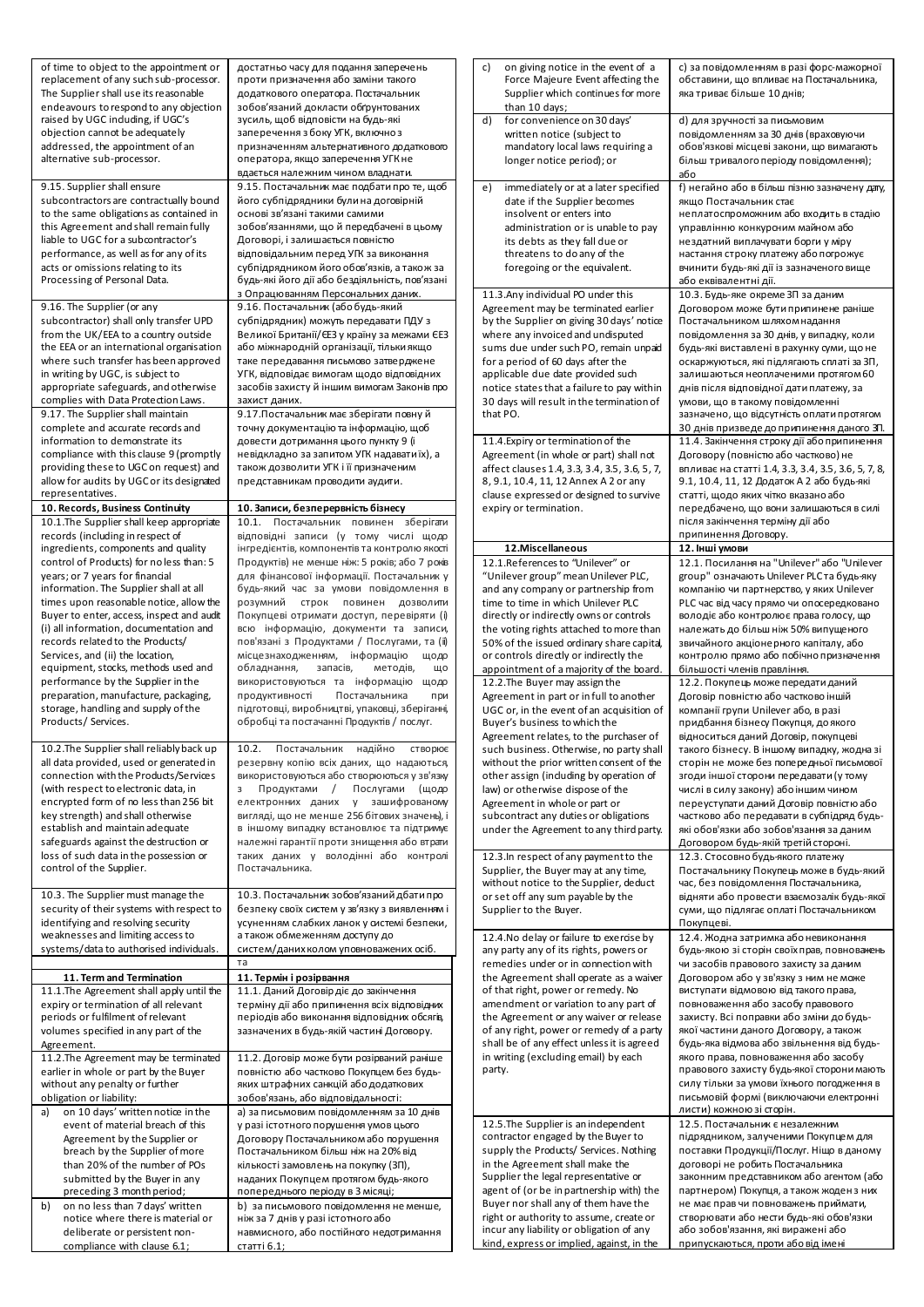| name of or on behalf of, the Buyer.                                          | Покупця.                                                                          | to settle any dispute which arises under                                    |
|------------------------------------------------------------------------------|-----------------------------------------------------------------------------------|-----------------------------------------------------------------------------|
| 12.6. The Supplier is and remains                                            | 12.6. Постачальник є і залишається                                                | or in connection with the Agreement.                                        |
| responsible for its employees,                                               | відповідальним за своїх співробітників,                                           | Where the Buyer is Unilever Supply                                          |
| subcontractors, agents and                                                   | підрядників, агентів і представників.                                             | Chain Company AG, Unilever Business<br>and Marketing Support AG or Unilever |
| representatives. The Supplier is not                                         | Постачальник не звільняється від                                                  | Americas Supply Chain Company AG,                                           |
| relieved of liability for and no<br>obligations in relation to these persons | відповідальності і жодне зобов'язання<br>щодо цих осіб не переходить до Покупця   | the applicable law and jurisdiction is                                      |
| pass to the Buyer or any UGC as a result                                     | або будь-якої компанії групи Unilever в                                           | English. Where the Buyer is Unilever                                        |
| of the Agreement.                                                            | результаті даного Договору.                                                       | Asia Private Limited, the applicable law                                    |
| 12.7. Supplier hereby transfers, conveys                                     | 12.7. Постачальник даним передає і                                                | and jurisdiction is Singapore. In all other                                 |
| and assigns to Buyer all right, title and                                    | переуступає Покупцеві всі права, правові                                          | cases the applicable law and jurisdiction                                   |
| interest in and to all claims and/or                                         | назви та участь у всіх претензіях та/або                                          | is that where Buyer is incorporated or                                      |
| causes of action that Supplier may have                                      | підставах позову, які можуть бути у                                               | formed. The application of the 1980                                         |
| under the antitrust or competition laws                                      | Постачальника відповідно до                                                       | Vienna Convention on the International                                      |
| of any applicable jurisdiction arising out                                   | антимонопольного законодавства або                                                | Sale of Goods is excluded.                                                  |
| of or relating to Supplier's purchases of                                    | законодавства про конкуренцію будь-якої                                           |                                                                             |
| any item that was, is or will be supplied                                    | юрисдикції, що застосовується, які                                                |                                                                             |
| by Supplier to Buyer. Upon request by                                        | виникають з/або у зв'язку з покупкою                                              | Annex A - Specific provisions for the                                       |
| Buyer, Supplier shall promptly execute                                       | Постачальником будь-якого предмета, який                                          | supply of Products                                                          |
| assignments of claims or causes of                                           | був поставлений, постачається, або буде                                           | These clauses apply to the extent the                                       |
| action to evidence the foregoing                                             | поставлений Постачальником Покупцеві.                                             | Supplier supplies Products.                                                 |
| assignment.                                                                  | На вимогу Покупця Постачальник повинен                                            | The Products will be delivered in<br>1.                                     |
|                                                                              | негайно оформити передачу претензій або                                           | accordance with the details                                                 |
|                                                                              | підстав для позову на підтвердження                                               | provided in the CTC or PO or other                                          |
|                                                                              | зазначеної вище переуступки.                                                      | agreed written instructions. Save as                                        |
| 12.8. No one other than a party to the                                       |                                                                                   | otherwise provided, title and risk                                          |
| Agreement, their successors and                                              | 12.8. Жодна особа, крім сторін даного<br>Договору, їхніх наступників і дозволених | shall pass to the Buyer on delivery.                                        |
| permitted assignees and UGCs upon                                            | правонаступників, а також компаній групи                                          | Delivery terms shall be interpreted                                         |
|                                                                              |                                                                                   |                                                                             |
| whom the Agreement confers a benefit                                         | Unilever, яким даним Договором надається<br>перевага, не мають будь-яких прав на  | in accordance with the current<br>edition of Incoterms at the time          |
| shall have any right to enforce any of its                                   |                                                                                   |                                                                             |
| terms.                                                                       | примусове здійснення його умов.                                                   | the PO is issued. Each shipment of                                          |
| 12.9. If any party is as a result of an                                      | 12.9. Якщо будь-яка зі сторін в результаті                                        | Products will be accompanied by all                                         |
| event beyond its reasonable control                                          | події, що знаходиться за межами її                                                | documentation required under                                                |
| unable to perform all or any part of its                                     | розумного контролю, не в змозі виконувати                                         | Applicable Laws.                                                            |
| obligations under the Agreement (and                                         | всі або частину своїх зобов'язань за даним                                        | 2.<br>The Supplier shall: (a) only supply                                   |
| such an event shall include being unable                                     | Договором (і така подія включає                                                   | Products from a location approved                                           |
| to, in relation to the Buyer, receive,                                       | неможливість відносно Покупця                                                     | by the Buyer; (b) at its expense,                                           |
| accept or use Products) ("Force Majeure                                      | отримувати, приймати або використовувати                                          | ensure full traceability of Products,                                       |
| Event"), then the party suffering such                                       | Продукцію) («Форс-мажорна обставина»),                                            | ingredients and components; (c)                                             |
| disability shall be excused from such                                        | то сторона, для якої виникла така                                                 | keep and provide to Buyer on                                                |
| performance for as long as and to the                                        | обставина, звільняється від такого                                                | request a reasonable number of                                              |
| extent that such inability continues,                                        | виконання на період дії такої обставини, за                                       | samples of the Products,                                                    |
| provided it complies with this clause.                                       | умови дотримання даної статті. Сторона,                                           | ingredients and components. This                                            |
| The party disabled by a Force Majeure                                        | для якої виникла форс-мажорна обставина,                                          | clause shall survive expiry or                                              |
| Event shall use all reasonable                                               | повинна докласти всі розумні зусилля для                                          | termination.                                                                |
| endeavours to mitigate the effect of the                                     | пом'якшення впливу такої форс-мажорної                                            | No Supplier shall without the<br>3.                                         |
| Force Majeure Event in the best possible                                     | обставини. Відмова механічного                                                    | Buyer's prior written consent (a)                                           |
| way. Failure of mechanical equipment,                                        | обладнання, комп'ютерної техніки та/або                                           | change the ingredients or                                                   |
| computer hardware and/or                                                     | телекомунікаційного устаткування, вихід з                                         | components (induding feedstock                                              |
| telecommunications equipment, failure                                        | ладу програмного забезпечення, перебої в                                          | and raw materials) used to produce                                          |
| of software, power outages, changes in                                       | подачі електроенергії, зміни економічних                                          | the Products, Specifications,                                               |
| economic conditions, costs and/or                                            | умов, витрати на сировину та/або поставки                                         | manufacturing process, approved                                             |
| delivery of raw materials, and strike and                                    | сировини, страйки та інші трудові суперечки                                       | plant or agreed delivery method, or                                         |
| other labour dispute of any Supplier's                                       | представників Постачальника (абойого                                              | (b) implement any changes which                                             |
| representatives (or its affiliates or their                                  | афілійованих осіб абоїхніх представників)                                         | alter any of the Products in such a                                         |
| representatives) shall not be a Force                                        | не є форс-мажорною обставиною                                                     | way that is not acceptable to the                                           |
| Majeure Event of the Supplier.                                               | Постачальника.                                                                    | Buyer's technical clearance                                                 |
| 12.10. If any provision or part of any                                       | 12.10. Якщо будь-яке положення або                                                | process, even if the Products are                                           |
| provision of the Agreement is or                                             | частина будь-якого положення даного                                               | still within the Specifications.                                            |
| becomes illegal, invalid or                                                  | Договору є, або стає незаконним,                                                  | The Supplier acknowledges that it<br>4.                                     |
| unenforceable in any respect under any                                       | недійсним або позбавленим позовної сили                                           | is aware that it is not usual practice                                      |
| applicable law, the remaining parts of                                       | в будь-якому відношенні відповідно до                                             | for the Buyer to inspect any                                                |
| that provision or of the Agreement shall                                     | будь-якого чинного закону, то це жодним                                           | Products on delivery as the Buyer                                           |
| not in any way be affected. The parties                                      | чином не впливає на інші частини такого                                           | relies on the Supplier's quality                                            |
| agree to modify or attempt to substitute                                     | положення або Договору. Сторони                                                   | assurance and no Buyer shall be                                             |
| for any illegal, invalid or unenforceable                                    | погоджуються змінити або спробувати                                               | under any obligation to doso. All                                           |
| provision a legal, valid or enforceable                                      | замінити будь-яке незаконне, недійсне чи                                          | removal, destruction, storage and                                           |
| provision in order to achieve to the                                         | таке, що не має позовної сили положення                                           | other costs relating to or arising                                          |
| greatest extent possible the same                                            | законним, дійсним або таким, що має                                               | out of defective or non-conforming                                          |
| effect.                                                                      | позовну силу положенням з тим, щоб                                                | Products shall be at the Supplier's                                         |
|                                                                              | досягти такого ж впливу в максимально                                             | cost and responsibility.                                                    |
|                                                                              | можливій мірі.                                                                    | If the Buyer appoints a Third Party<br>5.                                   |
| 12.11. If where the Supplier is based the                                    | 12.11. Якщо в місці знаходження                                                   | to manufacture or process finished                                          |
| official language is not English, the                                        | Постачальника офіційною мовою не є                                                | products for purchase by a UGC,                                             |
| parties may agree to append to the                                           | англійська мова, то сторони можуть                                                | then Buyer may require a Supplier                                           |
| Agreement (or part) a translation of the                                     | домовитися додати до Договору (або                                                | to make an offer (or procure that                                           |
| Agreement (or part) in the local                                             | частини Договору) переклад даного                                                 | an offer is made) on substantially                                          |
| language. In the event of any conflict                                       | Договору (або його частини) на місцеву                                            | the same terms as those set out in                                          |
| between the English and the local                                            | мову. В разі будь-яких розбіжностей між                                           | the Agreement for the sale and                                              |
| language version of the Agreement (or                                        | версією Договору (абойого частини)                                                | supply by the Supplier of the                                               |
| part), the parties agree that the English                                    |                                                                                   |                                                                             |
|                                                                              | англійською мовою і місцевою мовою, то                                            | Products to the Third Party for the                                         |
| version shall prevail.                                                       | сторони погоджуються, що англійська                                               | manufacture of such finished                                                |
|                                                                              | версія має переважну силу.                                                        | products only. If any Products are                                          |
| 13. Laws and Jurisdiction                                                    | 13. Закони та юрисдикція                                                          | so sold to the Third Party, such                                            |
| 13.1. Unless otherwise specified in a                                        | 13.1. Якщо в ДКУ не вказано інше, то даний                                        | supply shall be a contractual                                               |
| CTC, the Agreement is governed by and                                        | Договір регулюється і тлумачиться                                                 | arrangement between only the                                                |
| construed in accordance with the laws                                        | відповідно до законодавства наступних                                             | Third Party and the Supplier and no                                         |
| of the following countries and their                                         | країн, і їхні суди мають виняткову                                                | UGC shall be party to or have any<br>liability for payment of such          |

суперечок, що виникають в результаті або у зв'язку з даним Договором. Якщо Покупцем є Unilever Supply Chain Company AG, Unilever Business and Marketing Support AG або Unilever Americas Supply Chain Company AG, то чинним законодавством і юрисдикцією є законодавство і юрисдикція Англії. Якщо Покупцем є Unilever Asia Private Limited, то чинним законодавством і юрисдикцією є законодавство і юрисдикція Сінгапуру. У всіх інших випадках чинним законодавством і юрисдикцією є чинне законодавство і юрисдикція країни, в якій офіційно зареєстрований або заснований Покупець. Застосування Віденської конвенції про міжнародну купівлю-продаж товарів 1980 р не допускається. **Додаток A - Особливі умови поставки Продукції** Ці положення застосовуються в частині поставки Продукції Постачальником. 1. Продукція постачається відповідно до умов, передбачених ДКУ або ЗП чи іншими узгодженими письмовими інструкціями. Якщо не передбачено інше, право власності і ризик переходять до Покупця в момент поставки. Умови поставки тлумачаться відповідно до чинної редакції Інкотермс в момент випуску ЗП. Кожна партія Продукції повинна супроводжуватися всією необхідною документацією, відповідно до чинного законодавства. 2. Постачальник зобов'язується: (a) поставляти Продукцію тільки з місцезнаходжень, затверджених Покупцем; (b) за свій рахунок забезпечити можливість повного відстеження Продукції, інгредієнтів і компонентів; (c) зберігати і надавати на вимогу Покупця розумну кількість зразків Продукції, інгредієнтів і компонентів. Цей пункт залишається в силі по закінченню терміну дії або припинення Договору. 3. Жоден Постачальник не має права без попередньої письмової згоди Покупця (a) змінювати інгредієнти або компоненти (включаючи вихідні сировину і матеріали), що використовуються для виробництва Продукції, Специфікації, процес виробництва, затверджений завод або узгоджений метод доставки, а також (b) впроваджувати будь-які зміни, які змінюють будь-яку Продукцію таким чином, який є неприйнятним для процесу технічного приймання Покупця, навіть якщо Продукція як і раніше знаходиться в межах Специфікацій. 4. Постачальник підтверджує, що йому відомо, що перевірка будь-якої Продукції при поставці не є звичайною практикою Покупця, оскільки Покупець покладається на контроль якості Постачальника, і жоден Покупець не зобов'язаний здійснювати таку перевірку. Усі витрати на видалення, знищення, зберігання та інші витрати , пов'язані з дефектною або невідповідною Продукцією, або які виникають через таку Продукцію, несе Постачальник. 5. Якщо Покупець призначає третю сторону для виготовлення або переробки готової продукції для придбання УГК, то Покупець може вимагати від Постачальника зробити пропозицію (або забезпечити надання такої пропозиції) на, по суті, таких самих умовах, як і умови, викладені в Договорі продажу і постачання Постачальником Продукції такій третій стороні тільки для виробництва готової продукції. Якщо будь-яка Продукція продається подібним чином третій стороні, то така поставка повинна відбуватися за контрактною домовленості лише між третьою стороною та Постачальником, і жодна компанія групи Unilever не повинна

виступати стороною або нести зобов'язання

оплати за таку Продукцію.